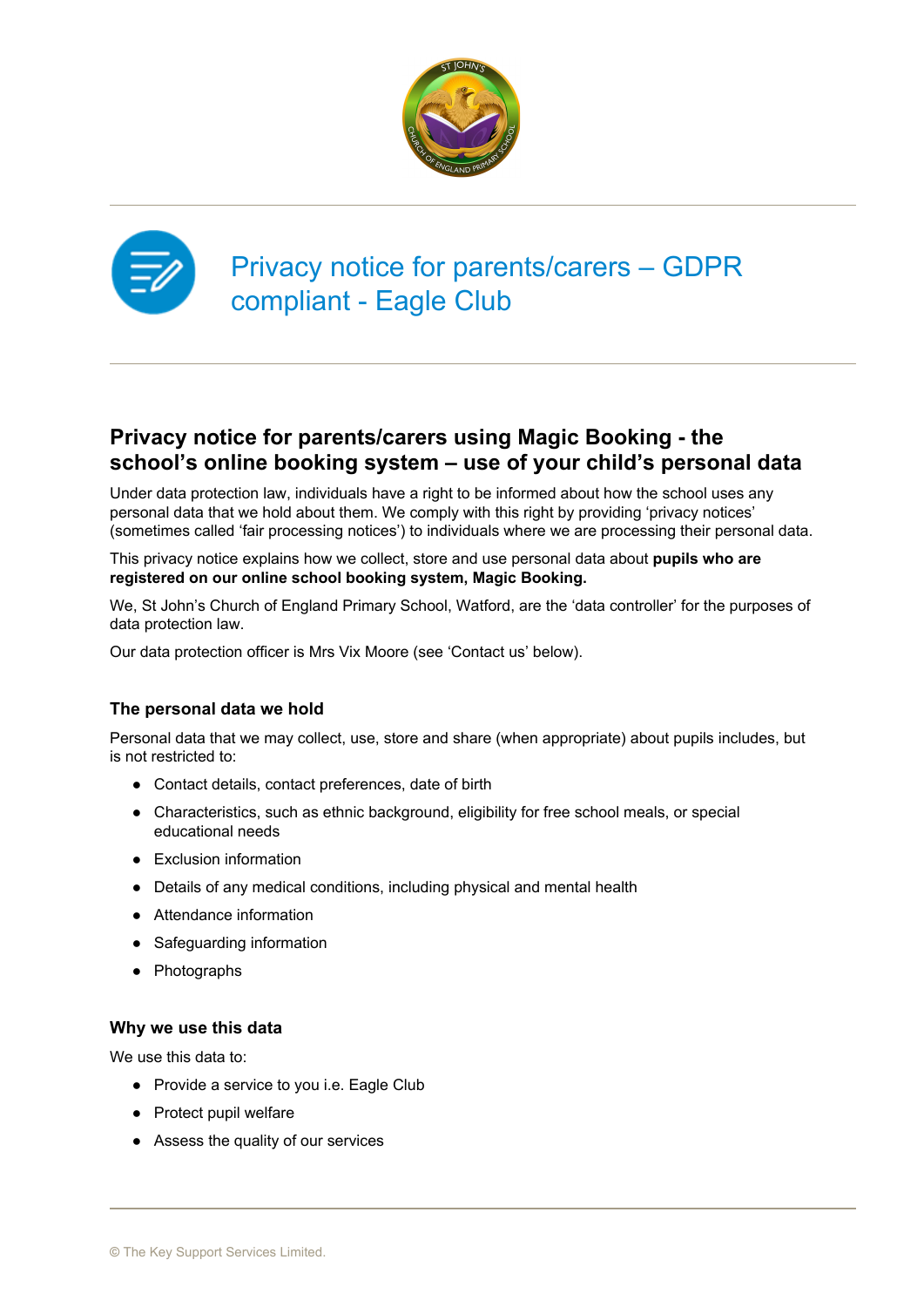- Keep children safe (food allergies or emergency contact details etc.)
- Comply with the law regarding data sharing

# **Our legal basis for using this data**

We only collect and use pupils' personal data when the law allows us to. Most commonly, we process it where:

- We need to comply with a legal obligation
- We need it to perform an official task in the public interest

Less commonly, we may also process pupils' personal data in situations where:

- We have obtained consent to use it in a certain way
- We need to protect the individual's vital interests (or someone else's interests)

Where we have obtained consent to use pupils' personal data, this consent can be withdrawn at any time. We will make this clear when we ask for consent, and explain how consent can be withdrawn.

Some of the reasons listed above for collecting and using pupils' personal data overlap, and there may be several grounds which justify our use of this data.

## **Collecting this information**

While the majority of information we collect about pupils is mandatory, there is some information that can be provided voluntarily.

Whenever we seek to collect information from you or your child, we make it clear whether providing it is mandatory or optional. If it is mandatory, we will explain the possible consequences of not complying.

### **How we store this data**

We store this data through our online booking system, Magic Booking. You can read their own privacy statement through the website.

We keep personal information about pupils while they are attending our school. We may also keep it beyond their attendance at our school if this is necessary in order to comply with our legal obligations. Our data retention schedule sets out how long we keep information about pupils.

The Data Retention Schedule is available through the school website.

# **Data sharing**

We routinely share pupil information with between School and Eagle Club.

We do not share information about pupils with any third party without consent unless the law and our policies allow us to do so.

Where it is legally required, or necessary (and it complies with data protection law) we may share personal information about pupils with:

- *The pupil's family and representatives*
- *Our regulator, Ofsted or the Regional Schools Commissioner*
- *Suppliers and service providers – to enable them to provide the service we have contracted them for*
- *Our auditors*
- *Security organisations*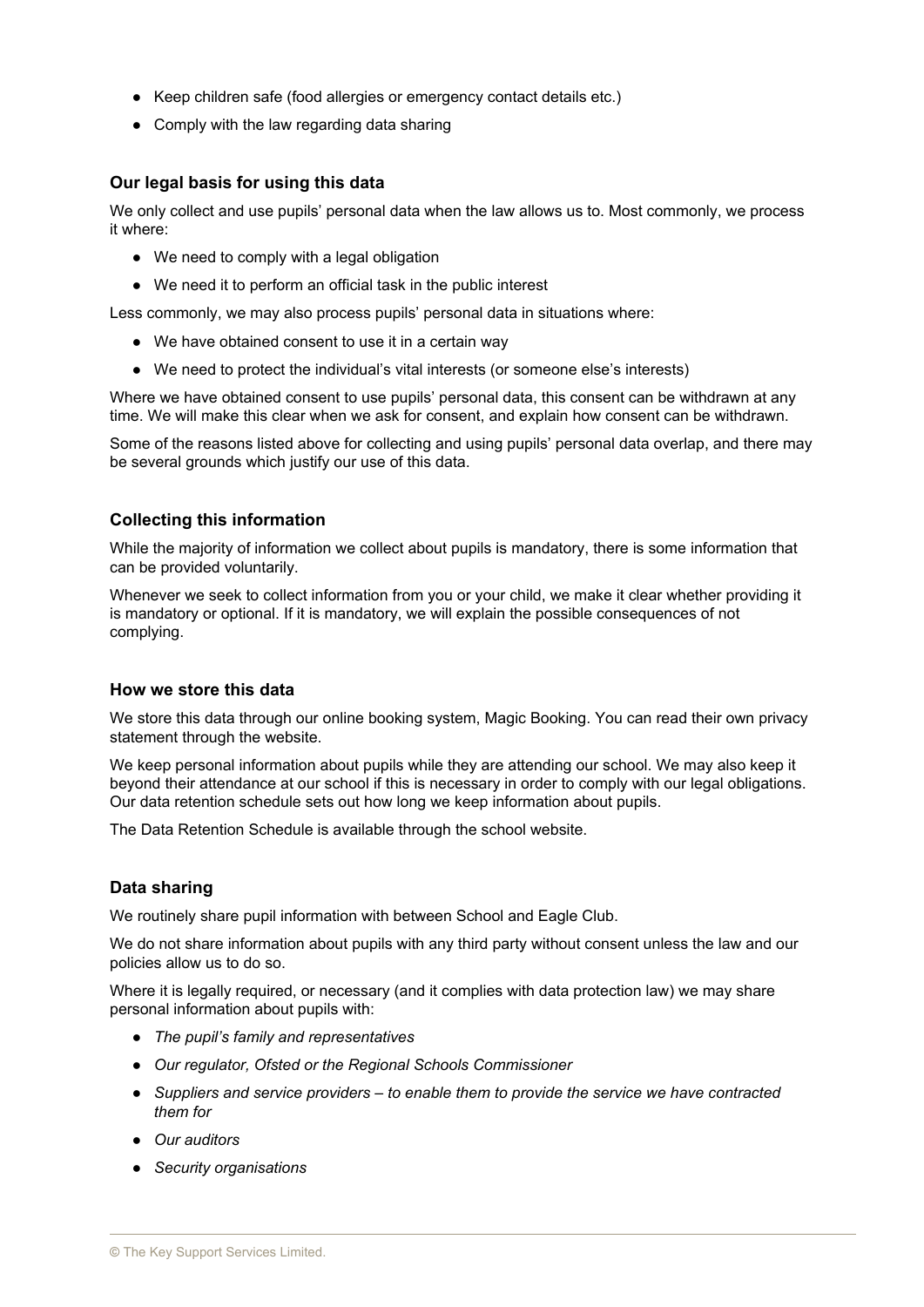- *Health and social welfare organisations*
- *Professional advisers and consultants*
- *Charities and voluntary organisations*
- *Police forces, courts, tribunals*
- *Professional bodies*

#### **Transferring data internationally**

Where we transfer personal data to a country or territory outside the European Economic Area, we will do so in accordance with data protection law.

#### **Parents and pupils' rights regarding personal data**

Individuals have a right to make a **'subject access request'** to gain access to personal information that the school holds about them.

Parents/carers can make a request with respect to their child's data where the child is not considered mature enough to understand their rights over their own data (usually under the age of 12), or where the child has provided consent.

If you make a subject access request, and if we do hold information about you or your child, we will:

- Give you a description of it
- Tell you why we are holding and processing it, and how long we will keep it for
- Explain where we got it from, if not from you or your child
- Tell you who it has been, or will be, shared with
- Let you know whether any automated decision-making is being applied to the data, and any consequences of this
- Give you a copy of the information in an intelligible form

Individuals also have the right for their personal information to be transmitted electronically to another organisation in certain circumstances.

If you would like to make a request please contact the School Office.

As a free school, there is no automatic parental right of access to the education record. However, we will respond to all requests for access. Please contact the School Office in the first instance.

#### **Other rights**

Under data protection law, individuals have certain rights regarding how their personal data is used and kept safe, including the right to:

- Object to the use of personal data if it would cause, or is causing, damage or distress
- Prevent it being used to send direct marketing
- Object to decisions being taken by automated means (by a computer or machine, rather than by a person)
- In certain circumstances, have inaccurate personal data corrected, deleted or destroyed, or restrict processing
- Claim compensation for damages caused by a breach of the data protection regulations

To exercise any of these rights, please contact our data protection officer.

#### **Complaints**

We take any complaints about our collection and use of personal information very seriously.